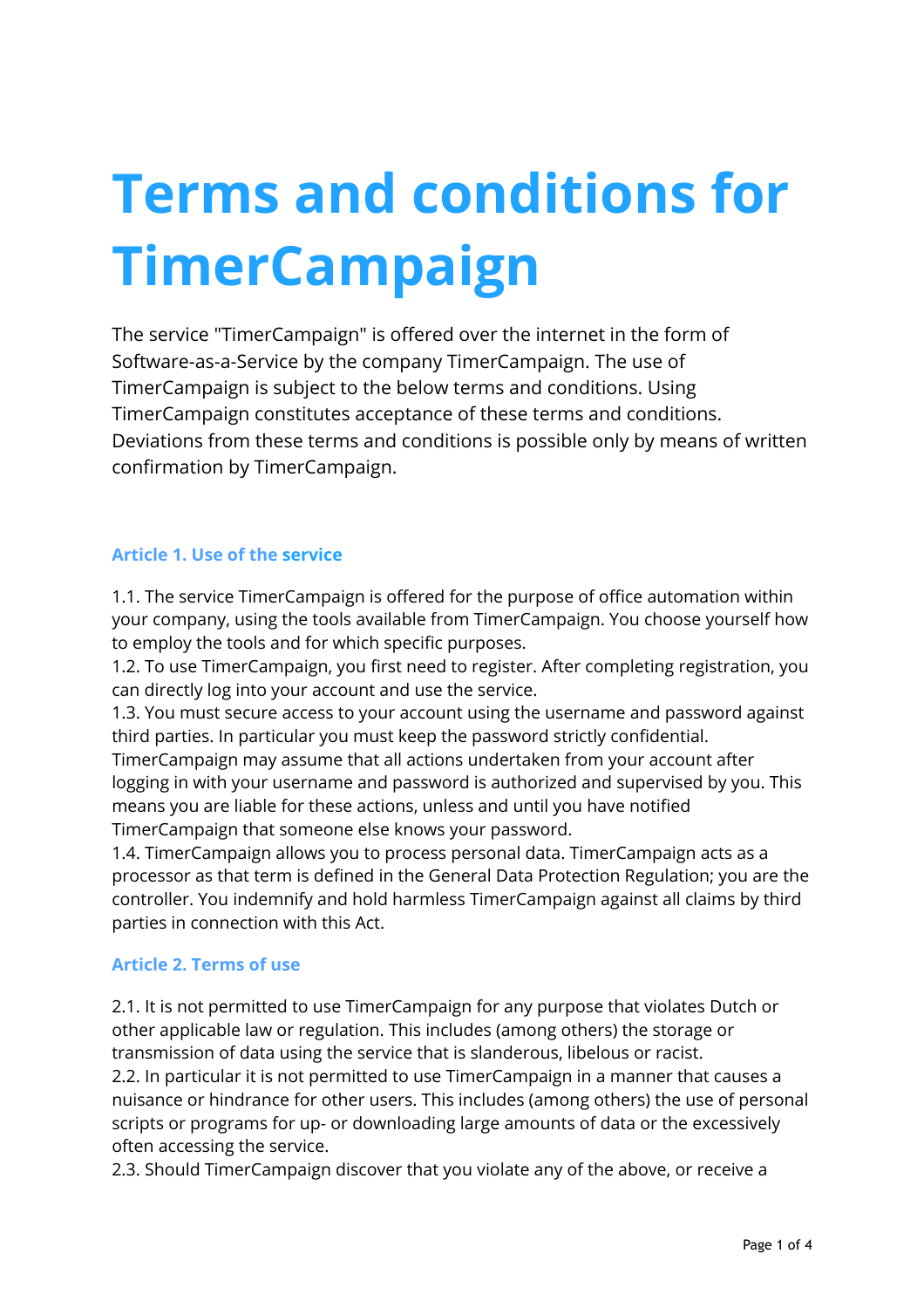complaint alleging the same, then TimerCampaign may intervene to end the violation. 2.4. If in the opinion of TimerCampaign the continued functioning of the computer systems or network of TimerCampaign or third parties is actually or under threat of being damaged or jeopardized, for example through excessive transmission of e-mail or other data, leaks of personal data or virus activity, TimerCampaign may take all steps it deems reasonably necessary to end or avert such damage or jeopardy.

2.5. TimerCampaign is at all times entitled to file a criminal complaint for any offenses committed through or using the service. In addition TimerCampaign is entitled to supply your name, address, IP-address and other identifying data to a third party alleging that you violate its rights or these terms and conditions, provided the validity of the complaint is clear, no other way of obtaining this information exists and the third party has an evident interest in obtaining this information.

2.6. TimerCampaign may recoup from you all damages it suffers as a result of your violation of these terms of use. You agree and hold harmless TimerCampaign from all third-party claims arising out of your violation of these terms of use.

## **Article 3. Availability and maintenance**

3.1. TimerCampaign makes no promises regarding availability of the service.

3.2. TimerCampaign actively maintains TimerCampaign. Maintenance can take place at any time, even if this may negatively impact the availability of the service. Maintenance is announced in advance whenever possible.

3.3. TimerCampaign may from time to time adapt TimerCampaign. Your feedback and suggestions are welcome but ultimately TimerCampaign decides which adaptations to carry out (or not).

## **Article 4. Intellectual property**

4.1. The service TimerCampaign, the accompanying software as well as all information and images on the website is the intellectual property of TimerCampaign. None of these items may be copied or used without prior written permission of TimerCampaign, except and to the extent permitted by mandatory law.

4.2. Information you store or process using the service is and remains your property (or the property of your suppliers or licensors). TimerCampaign receives a limited license to use this information for the service, including for future aspects thereof. You can cancel this license by removing the information in question and/or terminating the agreement. 4.3. If you send information to TimerCampaign, for example a bug report or suggestion for improvement, you grant TimerCampaign a perpetual and unlimited license to use this information for the service. This does not apply to information you expressly mark as confidential.

4.4. TimerCampaign shall refrain from accessing data you store or transfer using TimerCampaign, unless this is necessary for a good provision of the service or TimerCampaign is forced to do so by law or order of competent authority. In these cases TimerCampaign shall use its best efforts to limit access to the information as much as possible.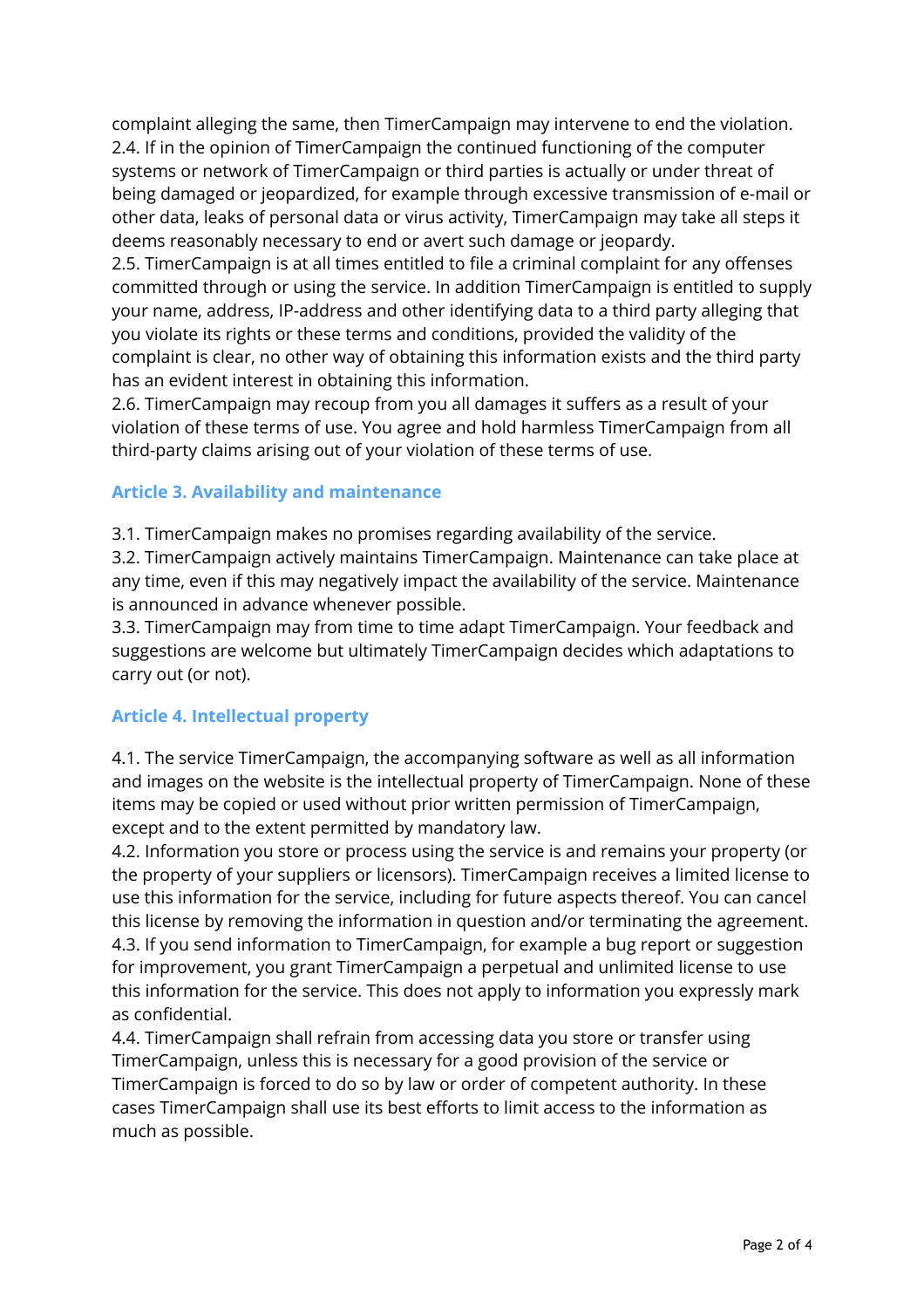## **Article 5. Compensation for the service**

5.1. The use of TimerCampaign is subject to a fee which is due every year or month. The fee must be paid in advance.

5.2. Payment is possible by creditcard, or as explained further on the website.

5.3. Because the service is started directly at your express request, a payment cannot be refunded under the Distance Selling Act.

#### **Article 6. Limitation of liability**

6.1. Except in case of intentional misconduct or gross negligence the liability of TimerCampaign shall be limited to the amount paid by you in the three months prior to the moment the cause of the damage occurred.

6.2. TimerCampaign in no event is liable for indirect damages, consequential damages, lost profits, missed savings or damages through business interruption.

6.3. Damages may only be claimed if reported in writing to TimerCampaign at most two months after discovery.

6.4. In case of force majeure TimerCampaign is never required to compensate damages suffered by you. Force majeure includes among others disruptions or unavailability of the internet, telecommunication infrastructure, power interruptions, riots, traffic jams, strikes, company disruptions, interruptions in supply, fires and floods.

#### **Article 7. Term and termination**

7.1. This agreement enters into force as soon as you first use the service and then remains in force until terminated.

7.2. If you entered into this agreement as a consumer, you may terminate the agreement at any time with a notice period of one month, calculated from the moment of the notice. Non-consumers can terminate the agreement with a notice period of two months.

7.3. TimerCampaign is entitled to terminate the agreement if you have not used the service at all in the last 18 months. In such an event TimerCampaign shall first send a reminder mail to the e-mail address connected to your account.

7.4. Upon request and payment of an additional fee TimerCampaign may provide you with a copy of the data stored using the service. Contact us for options and costs.

#### **Article 8. Changes to terms**

8.1. TimerCampaign may change or add to these terms and conditions as well as any prices at any time.

#### **Article 9. Miscellaneous provisions**

#### 9.1. Dutch law applies to this agreement.

9.2. Except to the extent determined otherwise by mandatory applicable law all disputes arising in connection with TimerCampaign shall be brought before the competent Dutch court for the principal place of business of TimerCampaign. 9.3. For any clause in these terms and conditions that demand that a statement must